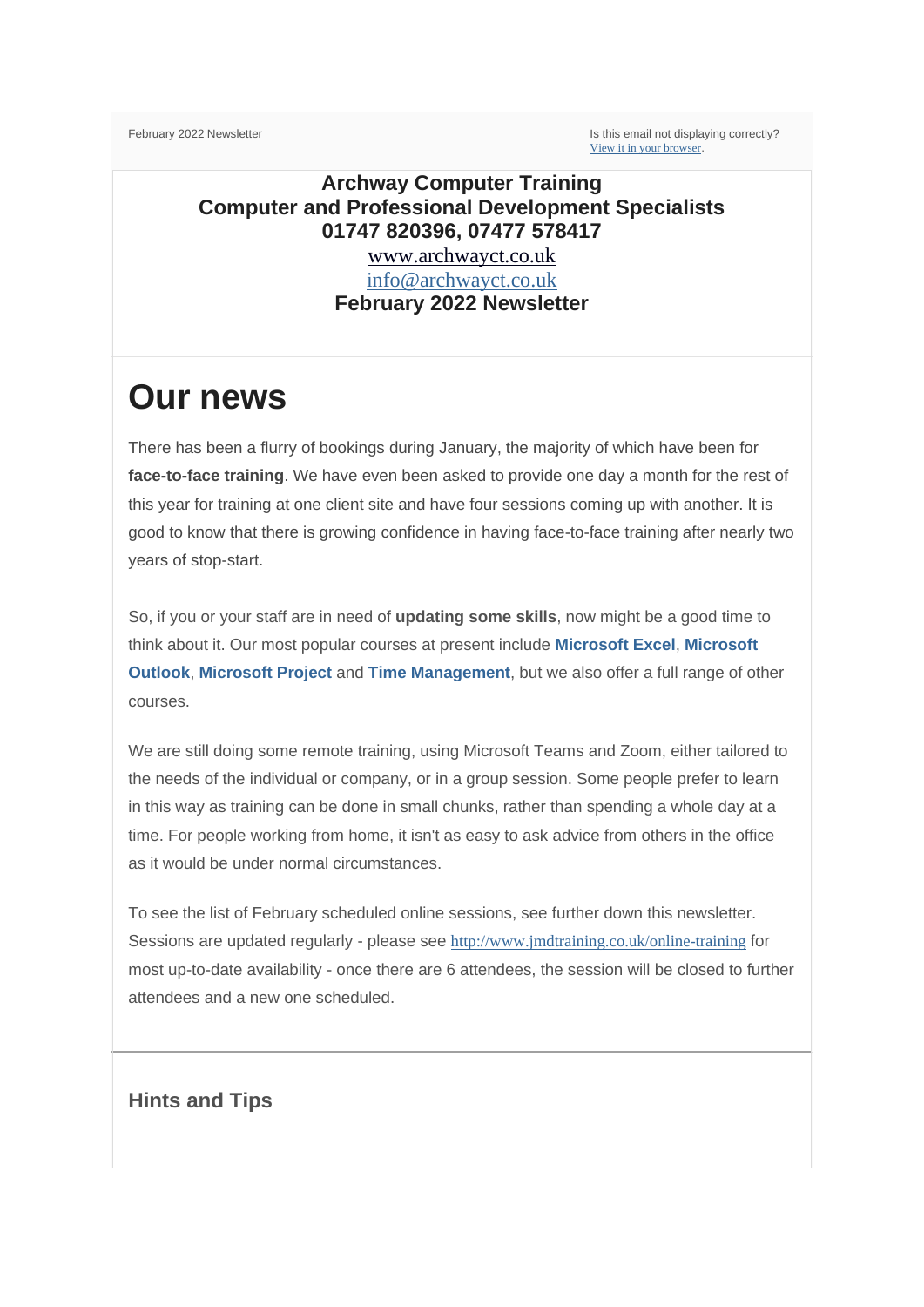I have included a couple of my recent blog posts - see [http://ifonlyidknownthat.wordpress.com](http://ifonlyidknownthat.wordpress.com/) from questions that have risen whilst training recently.

#### **Excel 365 - the Navigation pane**

You may well have used the **Navigation pan**e in Microsoft Word - it has been in Word since Office 2010.

However, new to **Excel 365** in 2021, there is now a **Navigation pane** there too. This can be used to navigate to different sheets within the workbook and will also allow you to search for tables, charts, etc.

To use the Navigation pane, click **View** then in the **Show** group, click **Navigation**. The **Navigation pane** will appear at the right hand side of the Excel window.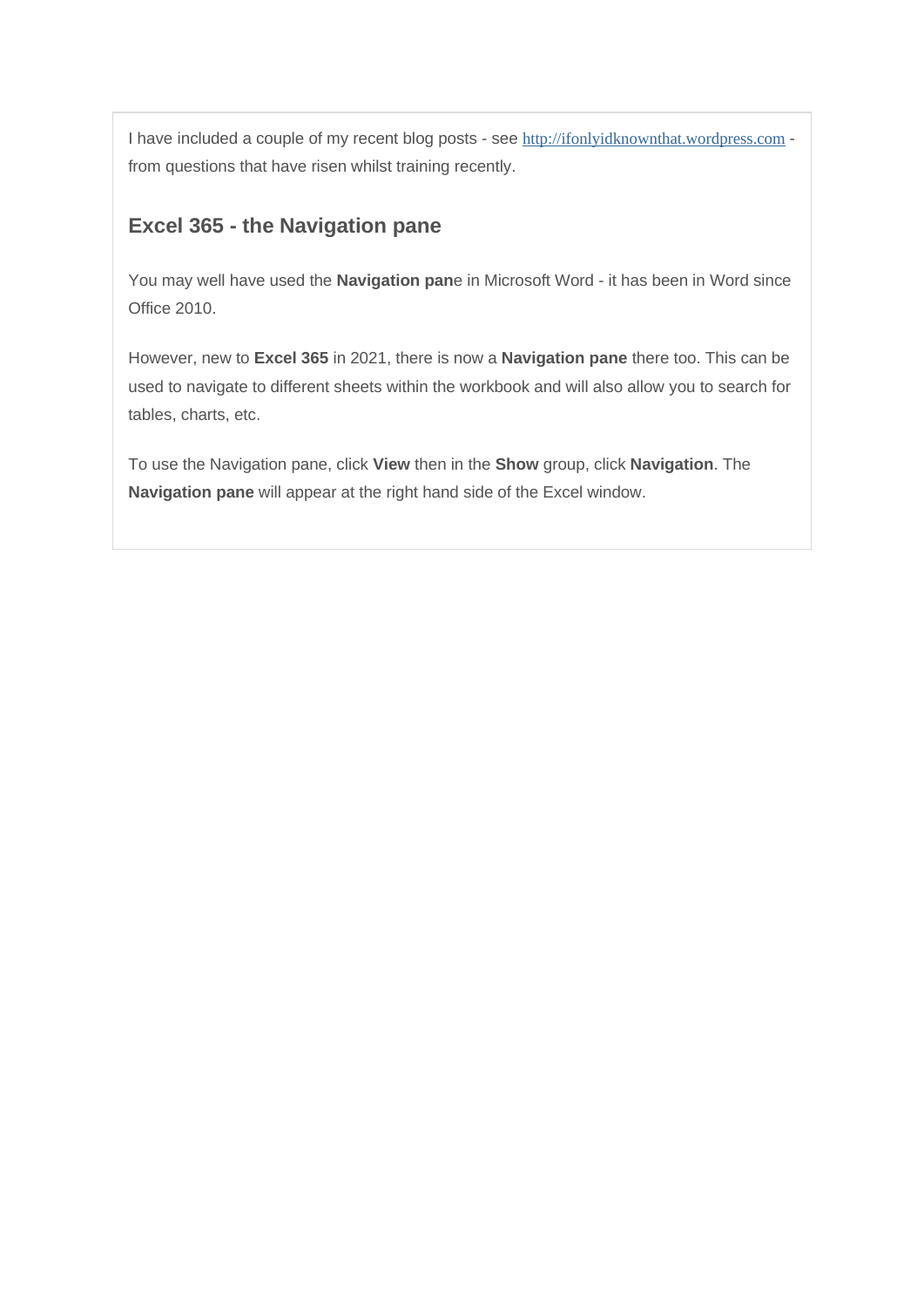

At first glance you will see the names of all the worksheets within your workbook and you can select one by clicking on its name. That will then display the selected worksheet. Clicking on the arrow to the left of the worksheet name in the Navigation pane will then show a list of tables, charts, pivot tables, pictures and named ranges within that worksheet.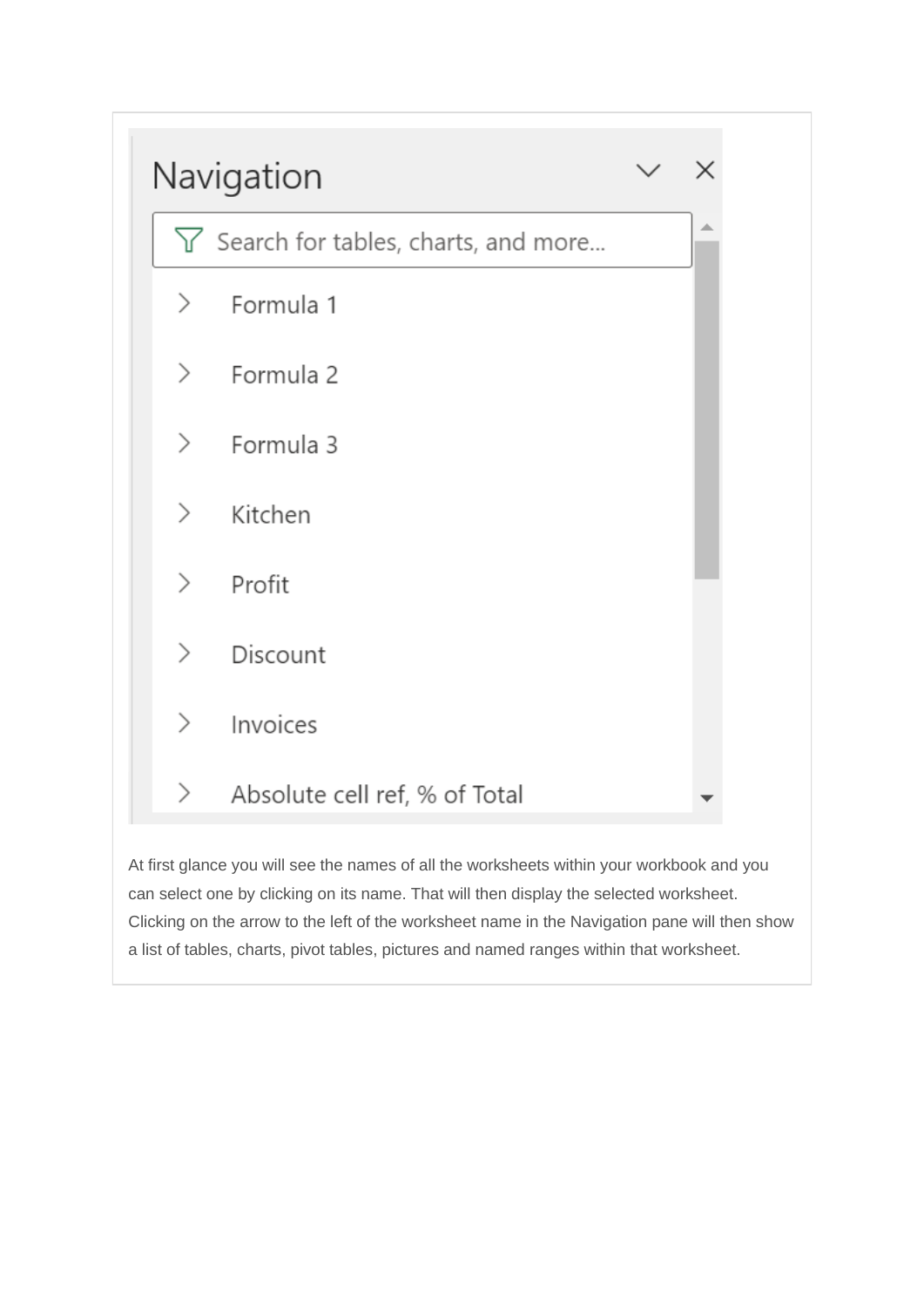

There is also a search facility at the top of the pane. To be honest, this seems to work best if you haven't renamed tables and charts, as typing in Table will show you any table within the workbook which includes the name Table - if you want to use this for finding tables, for example, it may be a good idea to get into the practice of naming any tables either with the word **Table** at the beginning or end of the table name - e.g. **TableOrders** or **OrdersTable**. Similarly if you are in the practice of renaming charts, naming the chart with the word **Chart** in will make them easier to find.

Find out more about our [Microsoft Excel training](http://www.archwayct.co.uk/microsoft-office-training/microsoft-excel-training) in Wiltshire, Dorset, Somerset and Hampshire.

<hr size=2 width="100%" align=center>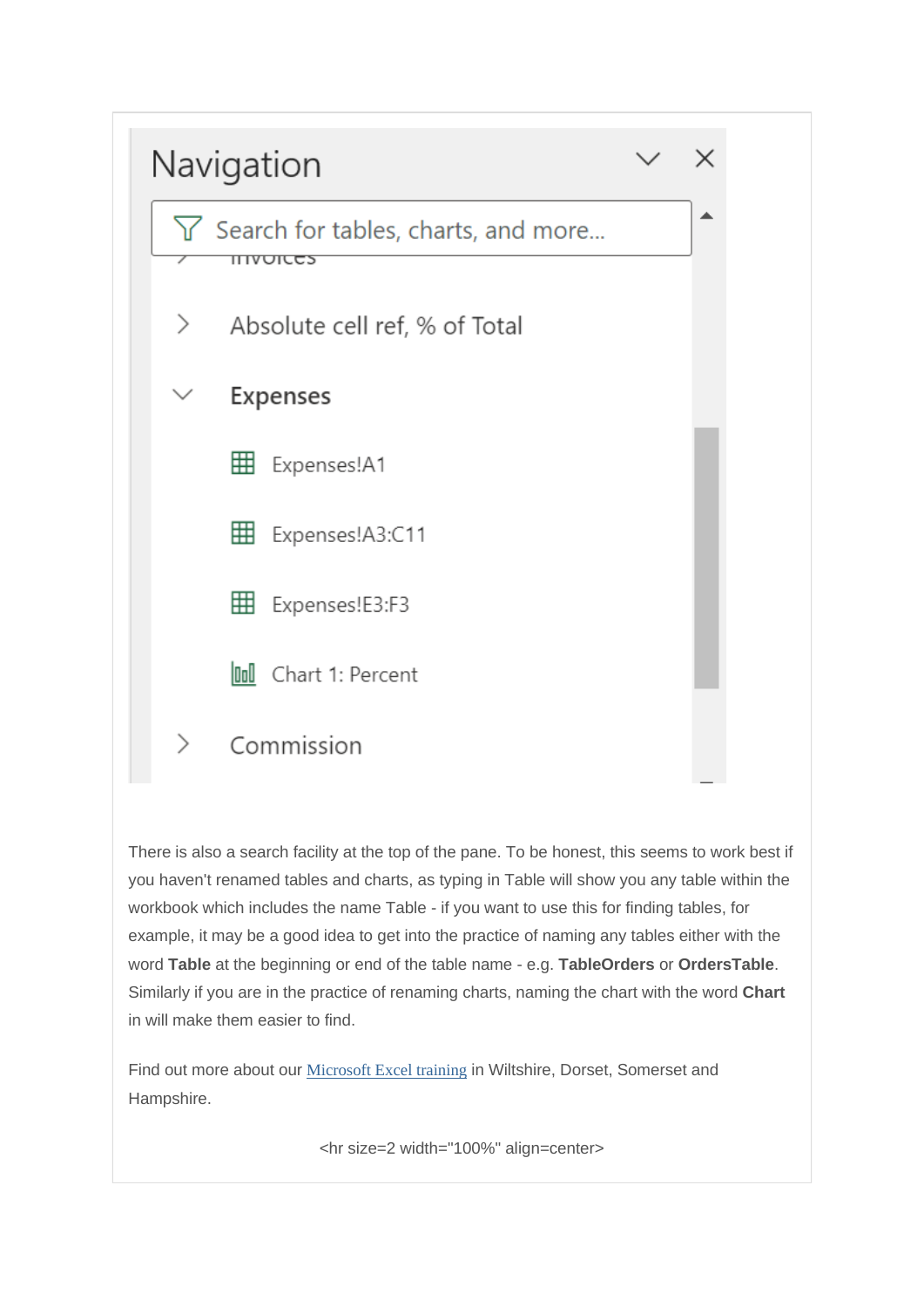## **Microsoft Project - Creating a custom calendar and copying to global template**

The default working calendar within Microsoft Project is for working Monday to Friday from 8am to 5pm with an hour for lunch. If this is not the standard hours worked by your organisation, you may want to create a new calendar so that it reflects your standard hours for each new project.

Go to the **Project** tab, then in the **Properties** group, click **Change Working Time**. Create **Create New Calendar**. Type in a name for the calendar, and select whether you want to create a completely new calendar or one based on the Standard calendar.

Click on the **Work Weeks** tab, then click **Details**. Select the relevant days of the week for the calendar, then select **Set days to these specific working times**. Type in the relevant **Start** and **End** times.

|                                                  | Set working time for this work week                                                                                      |       |                                                                    |  |
|--------------------------------------------------|--------------------------------------------------------------------------------------------------------------------------|-------|--------------------------------------------------------------------|--|
| Select day(s):<br>Monday<br>luesdav<br>Vednesday | Use Project default times for these days.<br>Set days to nonworking time.<br>Set day(s) to these specific working times: |       |                                                                    |  |
| hursday<br>riday                                 |                                                                                                                          | From  | To                                                                 |  |
| murdav.                                          | л                                                                                                                        | 07:00 | 12:00                                                              |  |
| Sunday                                           | 2                                                                                                                        | 12:30 | 17:00                                                              |  |
|                                                  |                                                                                                                          |       | singles in the science of which is the most of the property of the |  |
|                                                  |                                                                                                                          |       |                                                                    |  |

For non-working days, select the relevant days of the week and choose the second option **Set days to non-working time**.

Click **OK** to complete your changes.

On the **Exceptions** tab, type in the dates of any Bank Holidays and other dates like the company Christmas shutdown period.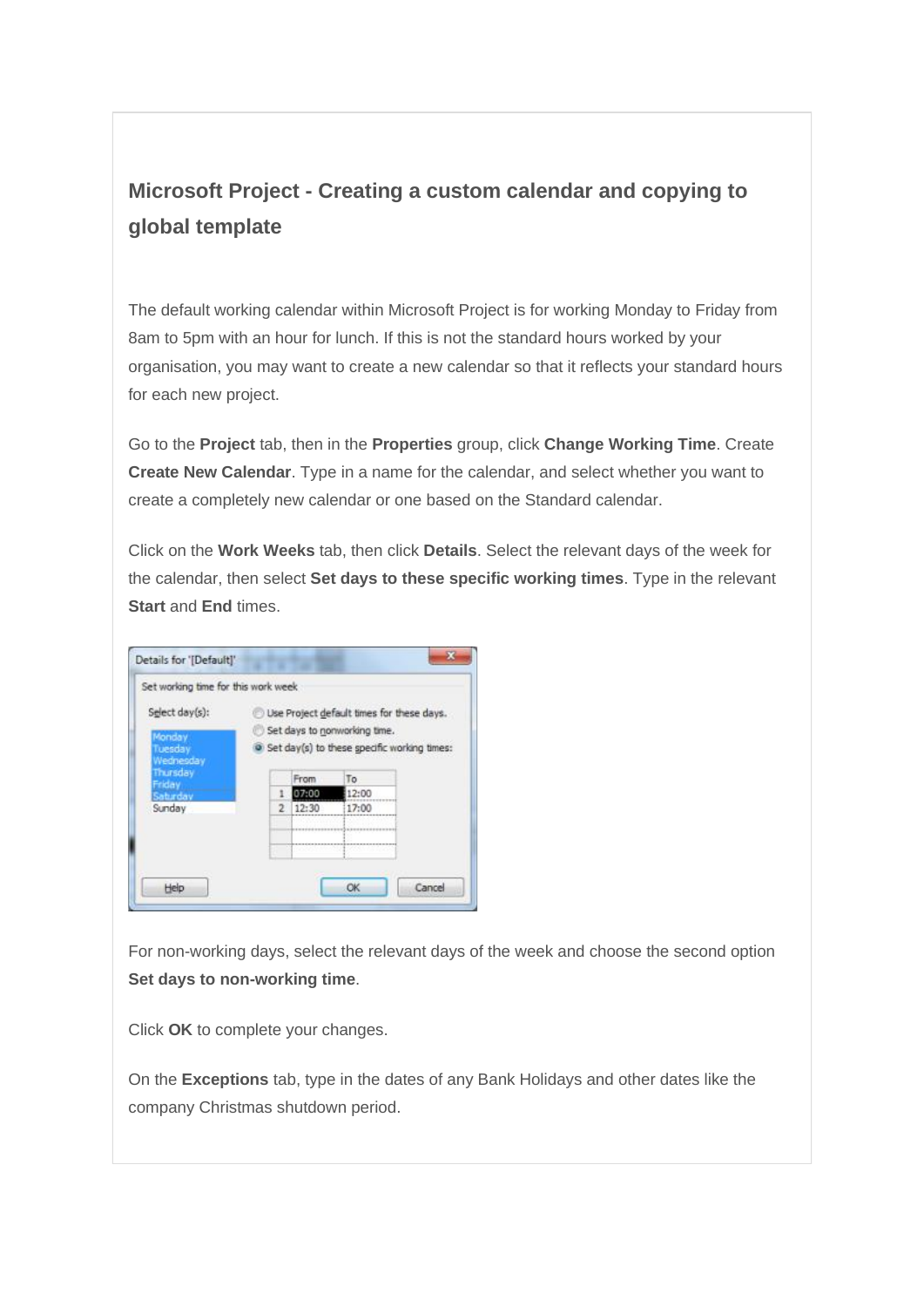Towards the bottom of the dialog box, click **Options**. On the **Schedule** tab, where it says **Calendar options for this project**, from the dropdown select **All new projects**.

Change the **Default start time**, **Default end time**, **Hours per day**, **Hours per week** and **Days per month** as appropriate to match what you have done in the **Change Working Time** dialog box.

| General<br>Director |                                     |   | 2.30<br>Change options related to scheduling, calendars, and calculations.                                                          |
|---------------------|-------------------------------------|---|-------------------------------------------------------------------------------------------------------------------------------------|
| <b>Participa</b>    | about a colored for this period.    |   | ۰                                                                                                                                   |
| <b>Prosting</b>     | <b>Hier chaft</b> and               | ٠ |                                                                                                                                     |
| 1884                | Electripear starts by   January     | ٠ |                                                                                                                                     |
| Lenguage            | [1] University year for Photosterog |   |                                                                                                                                     |
| Advanced            | Default start time<br>100-00-0      |   | These times are assigned to tasks wheel you eiter a shall or<br>hinich date without (pecifying a time, if you change this cetters). |
| Customba Ribbon     | Default and him:<br>17:00:14        |   | comider instahing the project calendar uning the Chairies<br>lilooking fiest command on the Project tab in the ribbon.              |
|                     | Hours per glas!                     |   |                                                                                                                                     |
| Dükk Asses Toolbar  | <b>Hours per creek</b><br>40        |   |                                                                                                                                     |
| and Jul             | Day's part sportfill.               |   |                                                                                                                                     |
| Trust Career        | Scheitliche                         |   |                                                                                                                                     |

Click **OK** twice.

To change the default working time for all new projects:

Click **File** then in the **Info** section, click **Organize Global Template**.

Click the **Calendar** tab. There should be two sides – the lhs will be the original default settings created by MS Project (says **Global.mpt** at bottom), the rhs covers the new calendar. Click **the name of the new calendar** on rhs and then click **Copy**. Close the dialog box.

To use this calendar for a new project, when you start the new plan, click **Project - Project Information**. As well as selecting the **Start date** for the project, also ensure that you select the relevant calendar from the dropdown list. Click **OK**.

Learn more about our [Microsoft Project training](http://www.archwayct.co.uk/it-training/microsoft-project-training) in Wiltshire, Dorset, Somerset and Hampshire

<hr size=2 width="100%" align=center>

#### **Online Training Sessions**

Since some organisations no longer want face-to-face training, we are pleased to be able to announce some interactive short training sessions.

Sessions will be conducted using Microsoft Teams or Zoom and will be limited to 6 people. Once a session is full, new dates will be released.

Training files and a meeting invitation will be sent out to participants in advance of the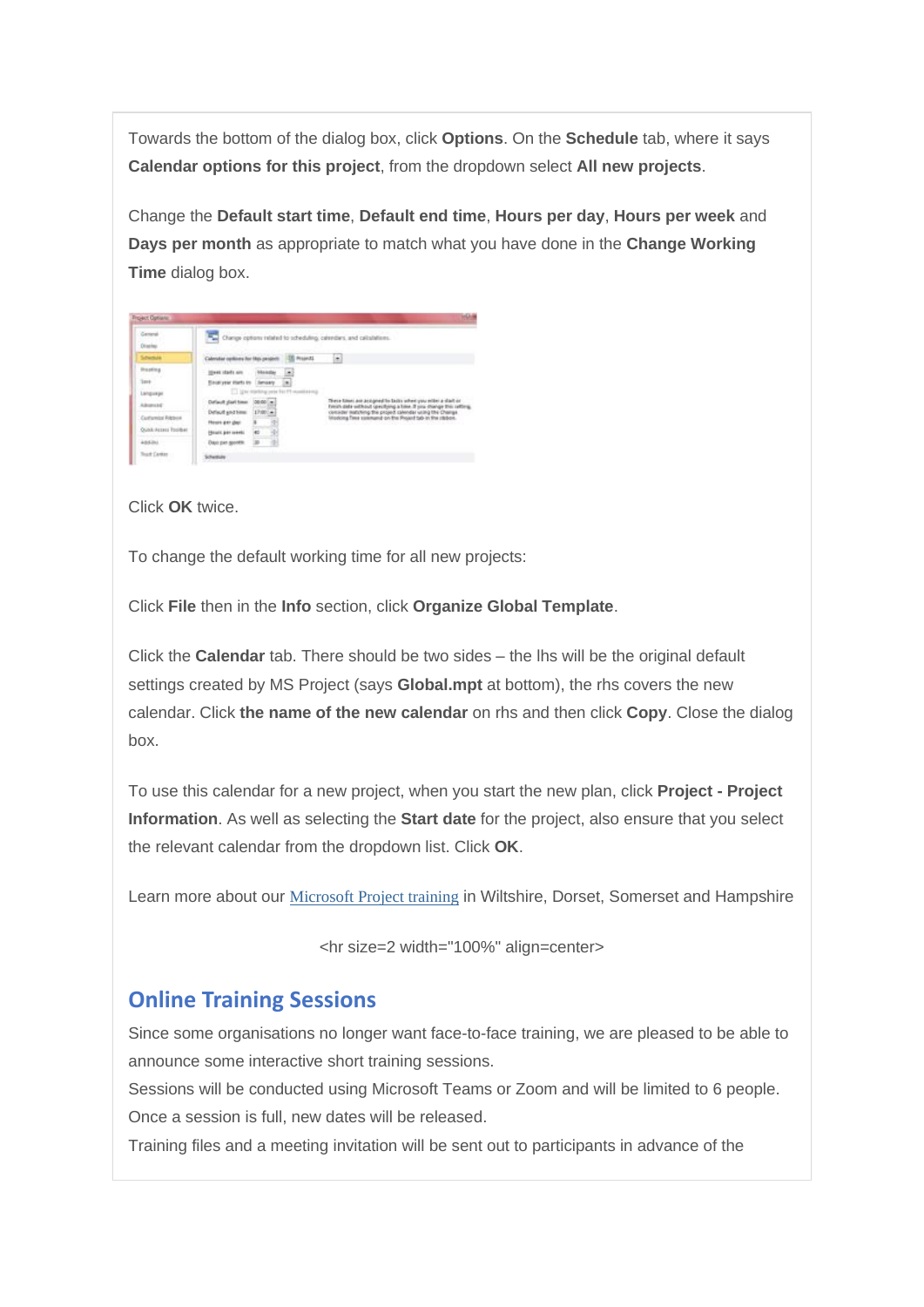training session. Sessions are updated regularly **[here](http://www.archwayct.co.uk/online-training)**.

To find out more details, ring on the mobile number at the top of this newsletter, **email** [us](mailto:info@archwayct.co.uk?subject=Online%20training) **or fill in our online [contact form](http://www.archwayct.co.uk/contact)**.

| <b>Date</b>     | <b>Time</b>        | <b>Session</b>                                                                                                                                                                          | Cost                  |
|-----------------|--------------------|-----------------------------------------------------------------------------------------------------------------------------------------------------------------------------------------|-----------------------|
| 2 <sub>nd</sub> | $09:15 -$          | Word - Using Word tables, general Word hints and                                                                                                                                        | $£25 +$               |
| February        | 10:15              | tips                                                                                                                                                                                    | VAT                   |
| 2 <sub>nd</sub> | $10:30 -$          | PowerPoint - Creating a new presentation, Slide                                                                                                                                         | £25 $+$               |
| February        | 11:30              | Layouts, Slide Views, Moving Slides                                                                                                                                                     | <b>VAT</b>            |
| 2nd             | 13:30              | <b>Introduction to OneNote</b>                                                                                                                                                          | $£30 +$               |
| February        | 15:00              |                                                                                                                                                                                         | VAT                   |
| 2nd<br>February | 15:30.<br>16:30    | PowerPoint - Using SmartArt, Animating bulleted lists<br>and SmartArt, Using Drawing Tools, Manipulating<br><b>Pictures</b>                                                             | $£25 +$<br><b>VAT</b> |
| 3rd             | $09:30 -$          | Word - Collaborating with Others - Sharing                                                                                                                                              | $£25 +$               |
| February        | 10:30              | Documents, Comments, Track Changes                                                                                                                                                      | VAT                   |
| 3rd<br>Februray | $10:45 -$<br>12:45 | Effective Communication especially when working<br>remotely - keeping in touch with the team, organising<br>regular meetings, Agenda, feedback from meeting,<br>managing meetings, etc. | $£50+$<br>VAT         |
| 3rd             | 13:30.             | Word - Mailmerge                                                                                                                                                                        | $£25 +$               |
| February        | 14:30              |                                                                                                                                                                                         | <b>VAT</b>            |
| 3rd             | $15:00 -$          | Microsoft Project - Baselining a Project and Tracking                                                                                                                                   | £25 +                 |
| February        | 16:00              | Progress                                                                                                                                                                                | <b>VAT</b>            |
| 7th<br>February | 09:30<br>10:30     | <b>Outlook - Calendar, Creating Recurring</b><br>Appointments, Making Appointments private, Using<br>the Scheduling Assistant                                                           | $£25 +$<br><b>VAT</b> |
| 7th<br>February | 11:30.<br>12:30    | Word - Working with Large Documents - Heading<br>Styles, Section Breaks, Automating Tables of<br>Contents                                                                               | $£25 +$<br>VAT        |
| 7th             | $13:30 -$          | Word - Using Word tables, general Word hints and                                                                                                                                        | $£25 +$               |
| February        | 14:30              | tips                                                                                                                                                                                    | VAT                   |
| 7th             | $15:30 -$          | Microsoft Project - Consolidating Projects in a Master E30 +                                                                                                                            | <b>VAT</b>            |
| February        | 17:00              | Plan, Pooling resources across Projects                                                                                                                                                 |                       |
| 9th             | $09:30 -$          | Microsoft Project - Working with Tasks, Creating a                                                                                                                                      | $£30 +$               |
| February        | 11:00              | Gantt Chart, Links, Lags and Leads                                                                                                                                                      | VAT                   |
| 9th             | $11:30 -$          | Excel - Grouping worksheets, Calculation across                                                                                                                                         | £25 +                 |
| February        | 12:30              | worksheets, Data Consolidation                                                                                                                                                          | VAT                   |
| 9th             | $13:30 -$          | Crystal Reports - Sorting Records, Filtering Record,                                                                                                                                    | $£35 +$               |
| February        | 15:00              | <b>Grouping Records, Summary Fields</b>                                                                                                                                                 | VAT                   |
| 9th             | 15:30.             | <b>Crystal Reports - Mailing Labels</b>                                                                                                                                                 | $£25 +$               |
| February        | 16:30              |                                                                                                                                                                                         | VAT                   |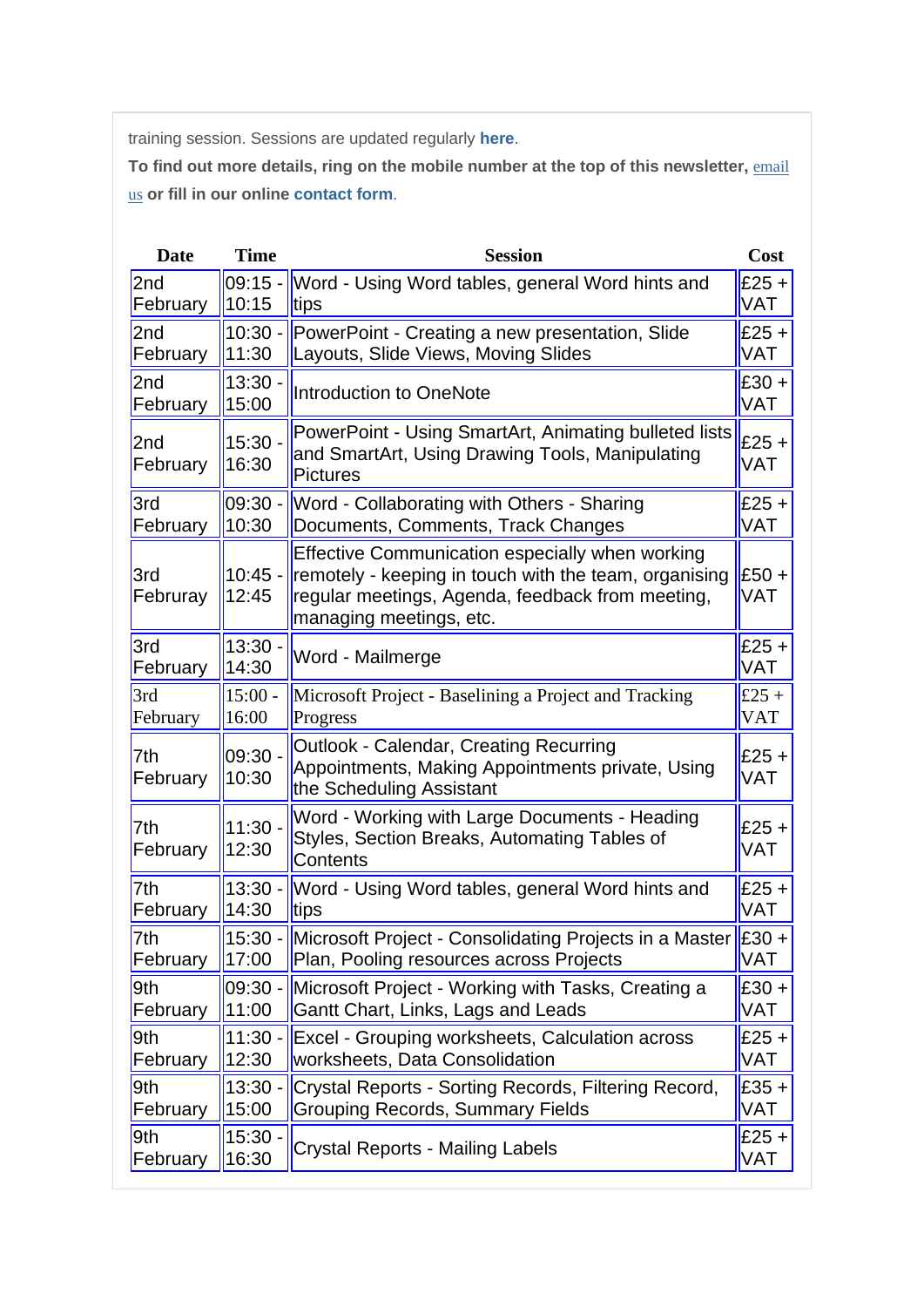| 11th<br>February             | $09:30 -$<br>10:30 | Excel - Review of Basic Formulas, Absolute cell<br>references (fixed cells), % of Totals, Using Quick<br>Analysis for % of Totals and Cumulative Totals | $£25 +$<br><b>VAT</b> |
|------------------------------|--------------------|---------------------------------------------------------------------------------------------------------------------------------------------------------|-----------------------|
| 11th                         | $11:00 -$          | <b>Microsoft Project - Creating Reports</b>                                                                                                             | $£25 +$               |
| February                     | 12:00              |                                                                                                                                                         | <b>VAT</b>            |
| 11th<br>February             | 13:45<br>14:45     | Time Management - Goals and Objectives, The<br>SMART approach to generating goals, Identifying<br>Goals, Prioritising Work, Urgent vs Important         | $£30 +$<br><b>VAT</b> |
| 11th                         | $15:00 -$          | PowerPoint - Working with SmartArt, Animating                                                                                                           | $£25 +$               |
| February                     | 16:00              | <b>SmartArt and Bulleted Lists</b>                                                                                                                      | <b>VAT</b>            |
| 14th                         | $09:30 -$          | Excel - Creating a new workbook, Basic Formatting,                                                                                                      | $£25 +$               |
| February                     | 10:30              | Basic Formulas, Saving, Printing                                                                                                                        | VAT                   |
| 14th                         | $11:30 -$          | Microsoft Project - Consolidating Projects in a Master                                                                                                  | £30 +                 |
| February                     | 13:00              | Plan, Pooling resources across Projects                                                                                                                 | <b>VAT</b>            |
| 14th<br>February             | 14:00.<br>16:00    | Communication Skills - Questioning Techniques,<br>Listening Skills, Aggressive, Defensive and Assertive<br><b>Behaviour</b>                             | $£50 +$<br>VAT        |
| 14th                         | $16:20 -$          | Using Zoom for Remote Working                                                                                                                           | $£15 +$               |
| February                     | 17:00              |                                                                                                                                                         | VAT                   |
| 15 <sub>th</sub>             | $09:30 -$          | Microsoft Project - Baselining a Project and Tracking                                                                                                   | $£25 +$               |
| February                     | 10:30              | Progress                                                                                                                                                | <b>VAT</b>            |
| 15 <sub>th</sub>             | $11:00 -$          | Time Management - Setting goals and priorities,                                                                                                         | $£30 +$               |
| February                     | 12:00              | <b>Urgent vs Important</b>                                                                                                                              | VAT                   |
| 15 <sub>th</sub><br>February | $13:30 -$<br>14:30 | Outlook - Email Rules and Alerts, Creating a Task<br>from an Email, Creating an Appointment from an<br>Email, Quick Parts, Email Templates              | $£25 +$<br>VAT        |
| 15 <sub>th</sub>             | 15:00              | <b>Using Outlook for Time Management</b>                                                                                                                | $£30 +$               |
| February                     | 16:00              |                                                                                                                                                         | VAT                   |
| 21st                         | 09:30 -            | <b>Excel Charting</b>                                                                                                                                   | $£25 +$               |
| February                     | 10:30              |                                                                                                                                                         | VAT                   |
| 21st                         | 10:45              | <b>Crystal Reports - Charting</b>                                                                                                                       | $£35 +$               |
| February                     | 12:15              |                                                                                                                                                         | VAT                   |
| 21st                         | 13:30.             | <b>PowerPoint - Tables and Charts</b>                                                                                                                   | $£25 +$               |
| February                     | 14:30              |                                                                                                                                                         | VAT                   |
| 21st                         | $15:00 -$          | Microsoft Project - Working with Tasks, Creating a                                                                                                      | $£30 +$               |
| February                     | 16:30              | Gantt Chart, Links, Lags and Leads                                                                                                                      | VAT                   |
| 22 <sub>nd</sub>             | $09:30 -$          | Microsoft Project - Views, Tables, Filters, Creating                                                                                                    | $£30 +$               |
| February                     | 11:00              | Reports                                                                                                                                                 | VAT                   |
| 22nd                         | $11:30 -$          | Microsoft Word - Using Section Breaks effectively                                                                                                       | $£25 +$               |
| February                     | 12:30              |                                                                                                                                                         | VAT                   |
| 22 <sub>nd</sub>             | $13:30 -$          | Excel - Named ranges, VLOOKUP                                                                                                                           | $£25 +$               |
| February                     | 14:30              |                                                                                                                                                         | VAT                   |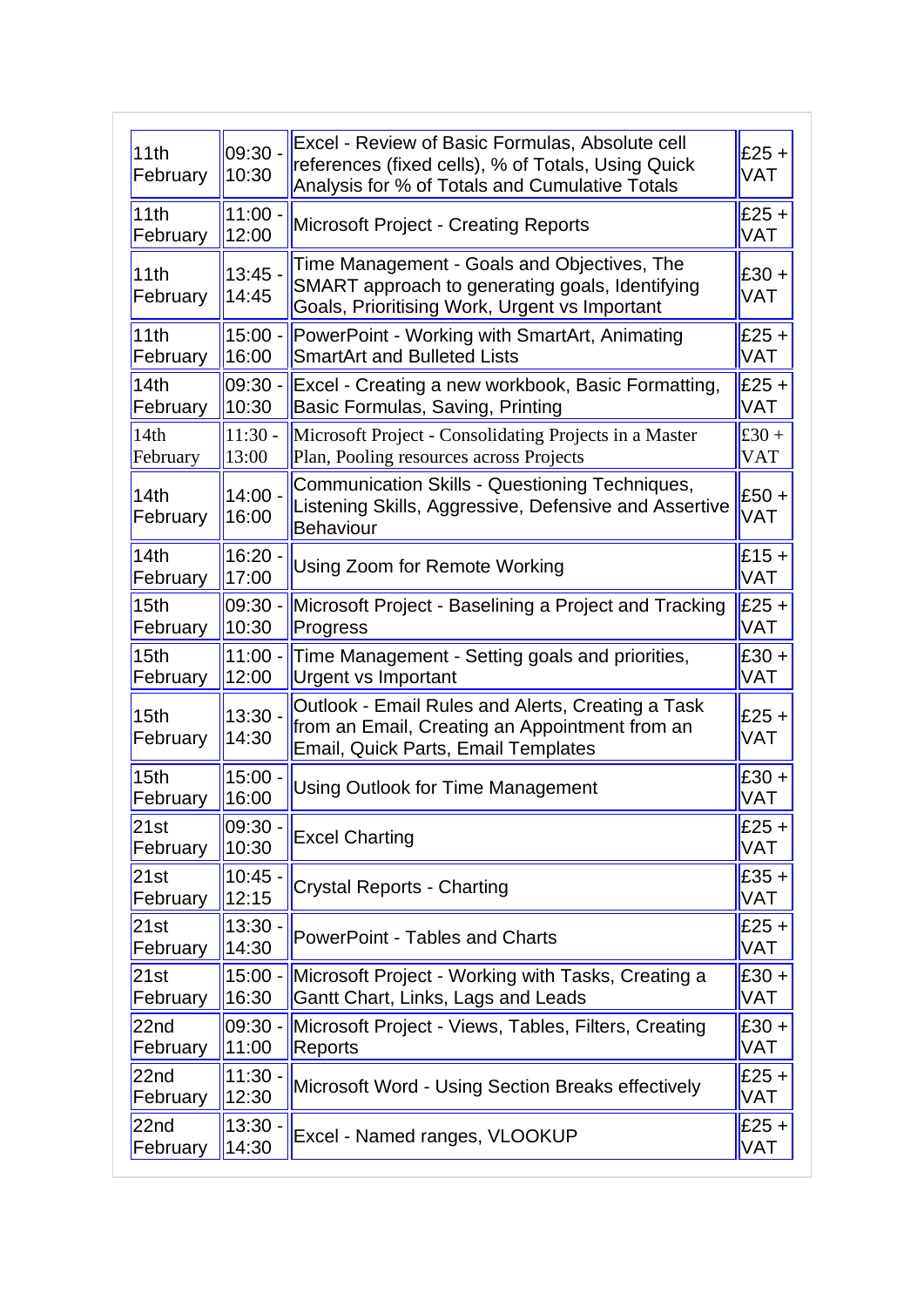| 22 <sub>nd</sub>             | $15:00 -$          | <b>Excel Charting</b>                                                                                                                                   | $E25 +$               |
|------------------------------|--------------------|---------------------------------------------------------------------------------------------------------------------------------------------------------|-----------------------|
| February                     | 16:00              |                                                                                                                                                         | <b>VAT</b>            |
| 23rd<br>February             | $09:30 -$<br>10:30 | Excel - Review of Basic Formulas, Absolute Cell<br>References (fixed cells), % of Totals, Using Quick<br>Analysis for % of Totals and Cumulative Totals | $£25 +$<br><b>VAT</b> |
| 23rd                         | 11:00.             | Crystal Reports - Creating and Formatting a Report                                                                                                      | $£35 +$               |
| February                     | 12:30              |                                                                                                                                                         | <b>VAT</b>            |
| 23rd                         | $13:30 -$          | <b>Crystal Reports - The Section Expert and Advanced</b>                                                                                                | $£35 +$               |
| February                     | 15:00              | Formatting                                                                                                                                              | <b>VAT</b>            |
| 23rd                         | 15:30.             | <b>Excel PivotTables</b>                                                                                                                                | $£25 +$               |
| February                     | 16:30              |                                                                                                                                                         | <b>VAT</b>            |
| 24th                         | 09:30              | <b>PowerPoint - Tables and Charts</b>                                                                                                                   | $£25 +$               |
| February                     | 10:30              |                                                                                                                                                         | <b>VAT</b>            |
| 24th                         | $13:30 -$          | Microsoft Project - Creating a resource sheet, Assigning                                                                                                | £30 +                 |
| February                     | 15:00              | resources to tasks                                                                                                                                      | <b>VAT</b>            |
| 24th                         | $15:30 -$          | <b>Excel PivotTables</b>                                                                                                                                | $£25 +$               |
| February                     | 16:30              |                                                                                                                                                         | <b>VAT</b>            |
| 28 <sub>th</sub><br>February | 09:15<br>10:15     | PowerPoint - Using SmartArt, Animating bulleted lists<br>and SmartArt, Using Drawing Tools, Manipulating<br><b>Pictures</b>                             | $£25 +$<br><b>VAT</b> |
| 28 <sub>th</sub>             | 11:00              | Coaching Skills - the key to successful delegation                                                                                                      | $£50 +$               |
| February                     | 13:00              |                                                                                                                                                         | <b>VAT</b>            |
| 28 <sub>th</sub>             | 13:30.             | Microsoft Project - Adding costs to projects                                                                                                            | $£25 +$               |
| February                     | 14:30              |                                                                                                                                                         | <b>VAT</b>            |
| 28 <sub>th</sub>             | 15:00              | Excel - Sorting, Filtering, Conditional Formatting                                                                                                      | $£25 +$               |
| Febuary                      | 16:00              |                                                                                                                                                         | <b>VAT</b>            |
| 1st March                    | 09:30<br>10:30     | <b>Excel - Date and Text Functions</b>                                                                                                                  | $£25 +$<br><b>VAT</b> |
| 1st March                    | $11:30 -$          | Excel - Grouping worksheets, Calculations across                                                                                                        | $£25 +$               |
|                              | 12:30              | worksheets, Data Consolidation                                                                                                                          | <b>VAT</b>            |
| 1st March                    | $13:30 -$          | Excel - IF, Nested IF, AND, OR, SUMIF, SUMIFS,                                                                                                          | $£30 +$               |
|                              | 15:00              | COUNTIF, COUNTIFS, AVERAGEIF, IFERROR                                                                                                                   | <b>VAT</b>            |
| 1st March                    | $15:15 -$<br>16:45 | <b>Crystal Reports - Parameter Queries</b>                                                                                                              | $£35 +$<br><b>VAT</b> |
| 2nd                          | $09:30 -$          | <b>Excel Pivot Tables</b>                                                                                                                               | $£25 +$               |
| March                        | 10:30              |                                                                                                                                                         | <b>VAT</b>            |
| 2nd March                    | $11:00 -$<br>12:30 | <b>Crystal Reports - Formulas and Functions</b>                                                                                                         | £35 +<br><b>VAT</b>   |
| 2nd                          | 13:30.             | Introduction to OneNote                                                                                                                                 | $£30 +$               |
| March                        | 15:00              |                                                                                                                                                         | <b>VAT</b>            |
| 2 <sub>nd</sub>              | $15:15 -$          | Word - Working with Pictures and Drawing Objects -                                                                                                      | $E25 +$               |
| March                        | 16:15              | Inserting, Text Wrapping, Sizing, Effects                                                                                                               | <b>VAT</b>            |